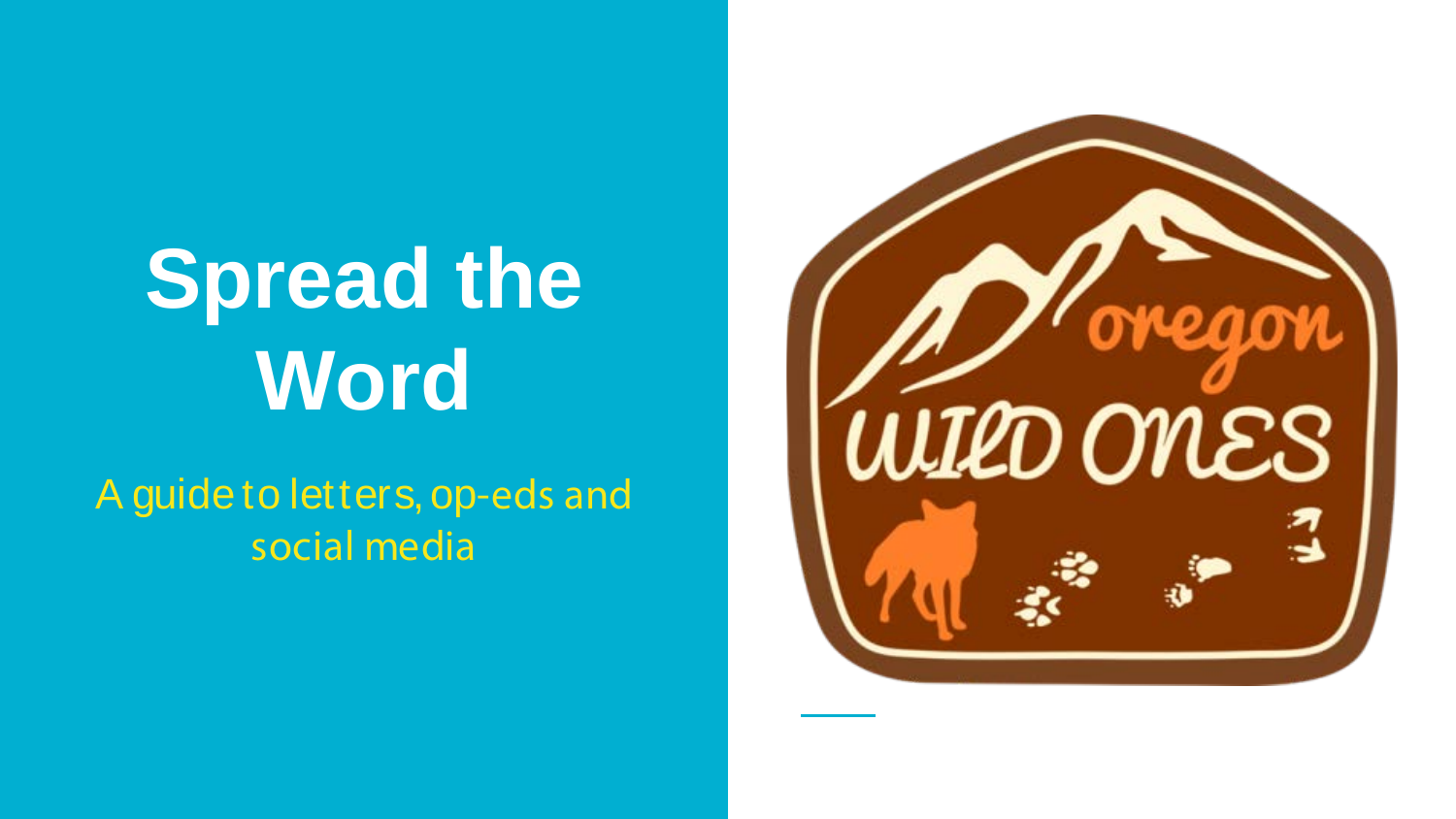### **What we will cover today:**

**Types of media** 

#### **Message Development**

**Media Planning**



**Group Exercise**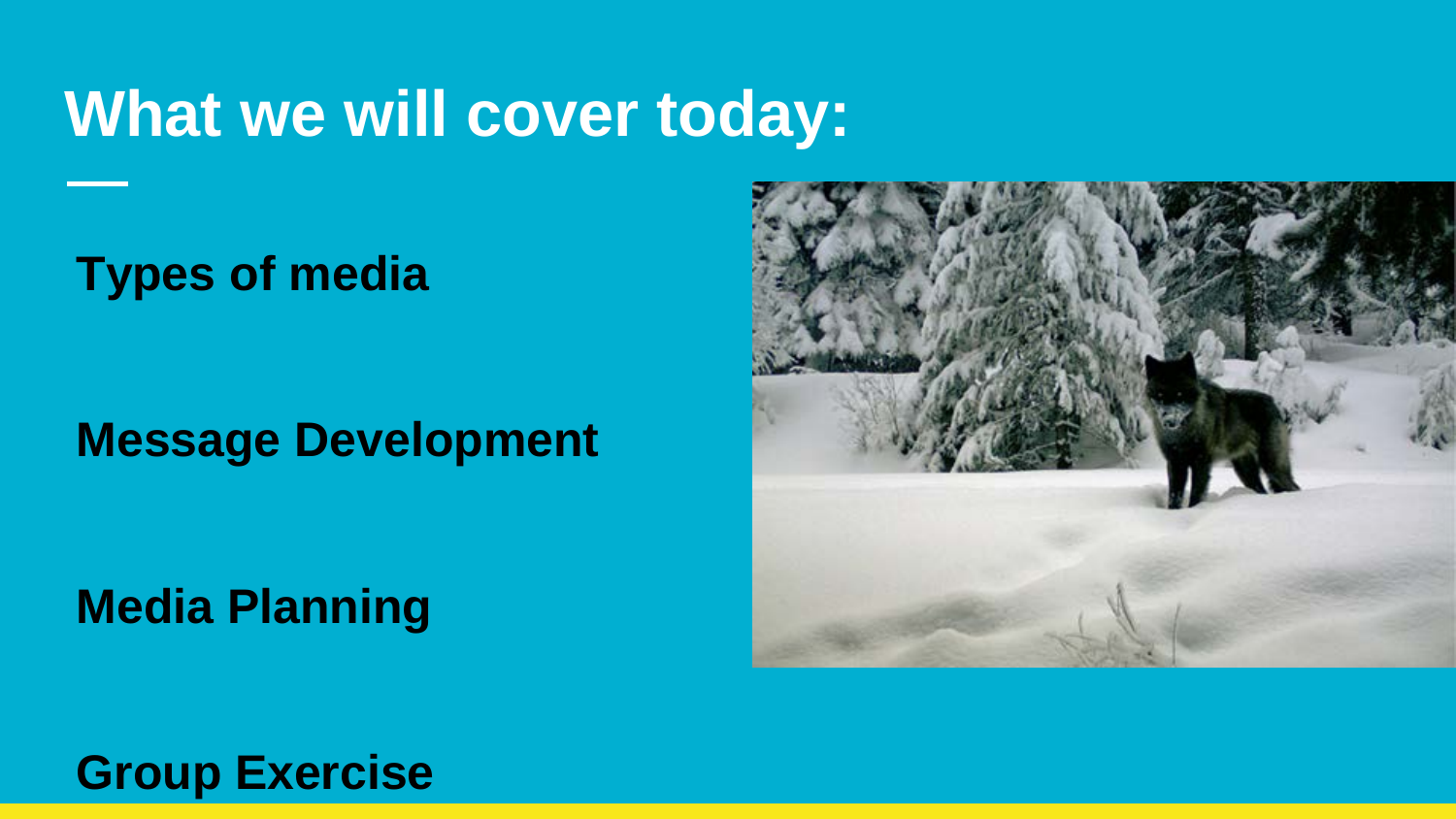## The Shifting Media Landscape



#### **Where People Got News Yesterday**

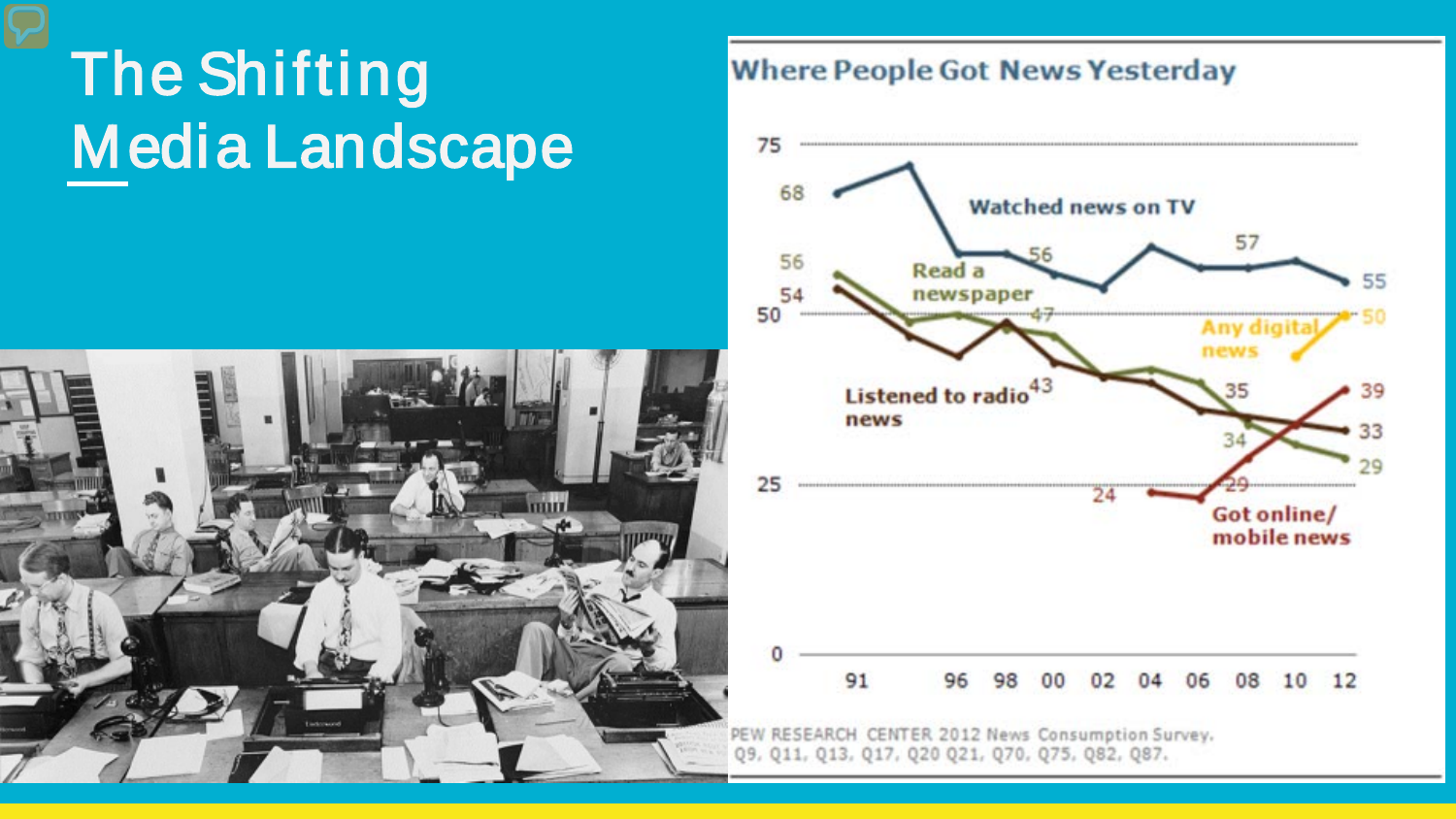### **Telling Your Own Story**

#### Letters to the Editor

Short (150 words or so) reactions from members of the newspaper's community. Links and guidelines: <http://www.oregonwild.org/letters-editor>

#### Guest Opinion

Longer(400-800 words depending on the paper) pieces from individuals of authority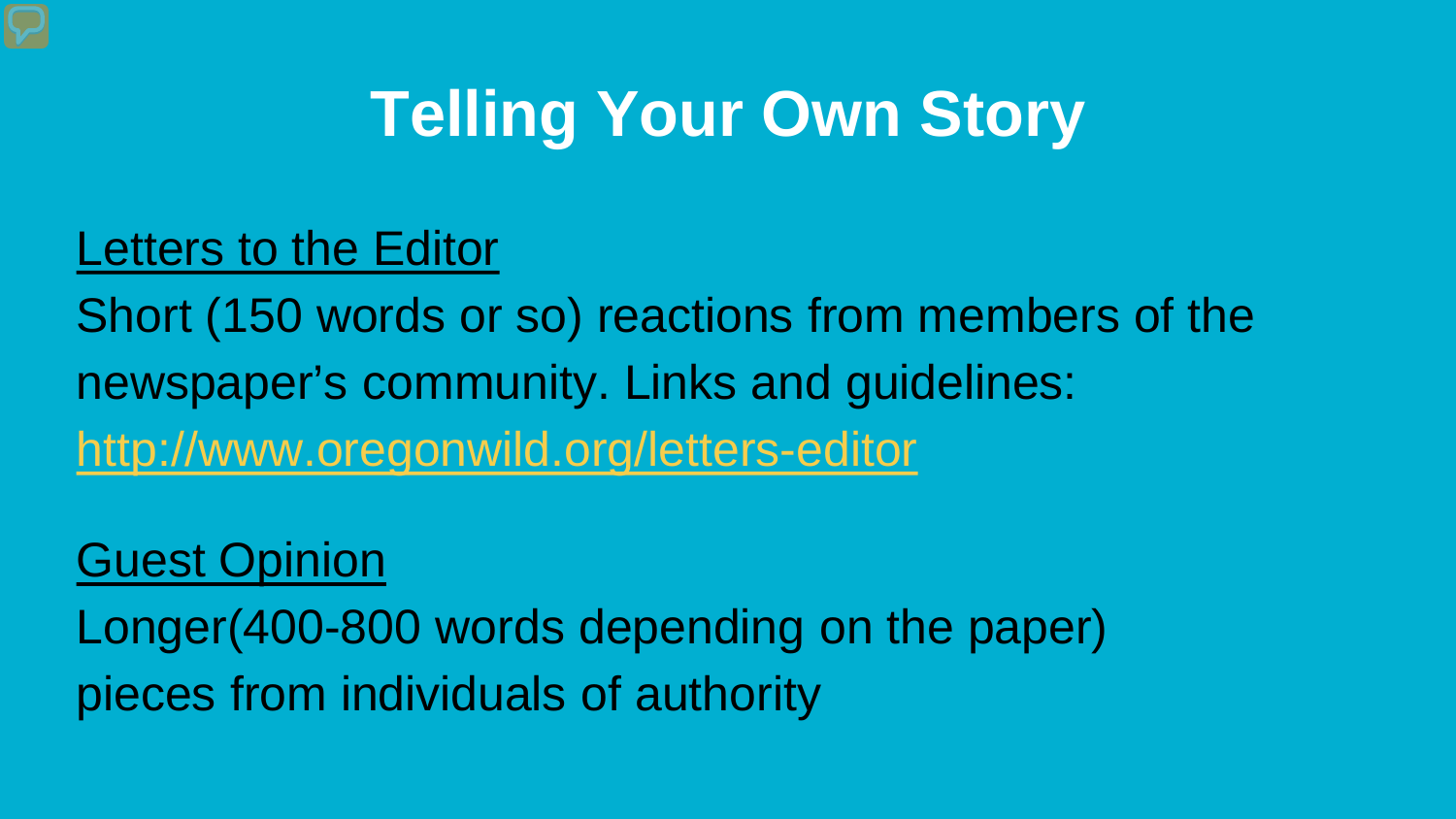### **Getting Reporters to Cover Your Story** Press Release

Used to announce a major event or action and has all the elements of a news story

#### Press Advisory

Alerts the media to an event or idea, with less information

#### Press Availability

Informs media that a group of messengers will be available by phone or video conference

#### Story Pitch

Pressures a specific reporter to tell a specific story you think needs attention

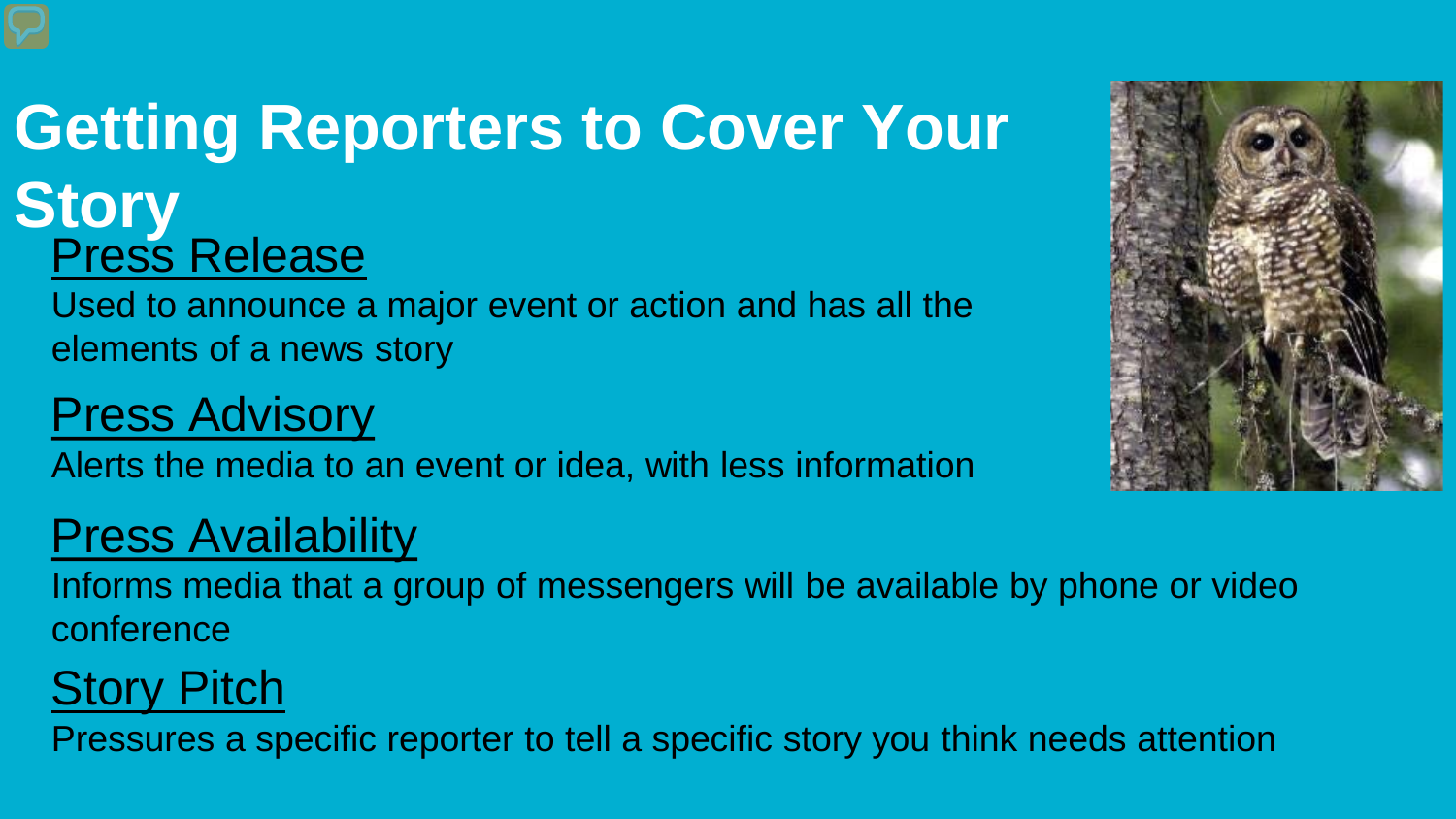### **Social Media**

### Facebook -Twitter - Snapchat - Instagram

### LinkedIn - Pinterest

#### Google+ - YouTube - Tumblr - M eetUp - V ine

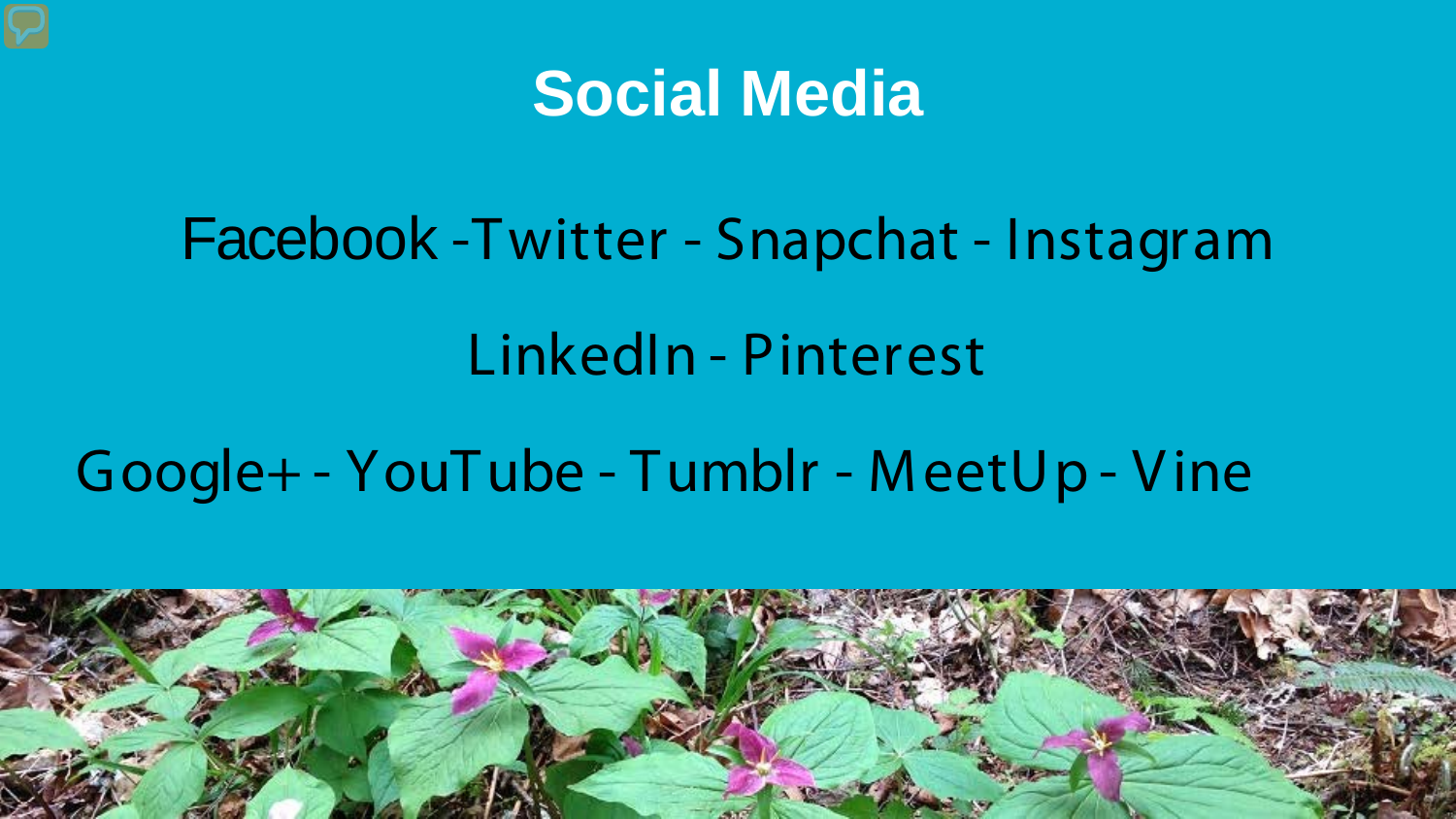## **Narrative Development - The Four Elements**

**MARTIN'S** 

**ANNUAL CRIMINAL** 

**CODE** 

1985

**GREENSPAN** 

#### Audience

#### Message

#### Messenger

**Setting** 





**FEDER** 

**CERTIFICATE HYTHJOSO** 

**FRIHOUS Exoumen MNONITES YYYYYY**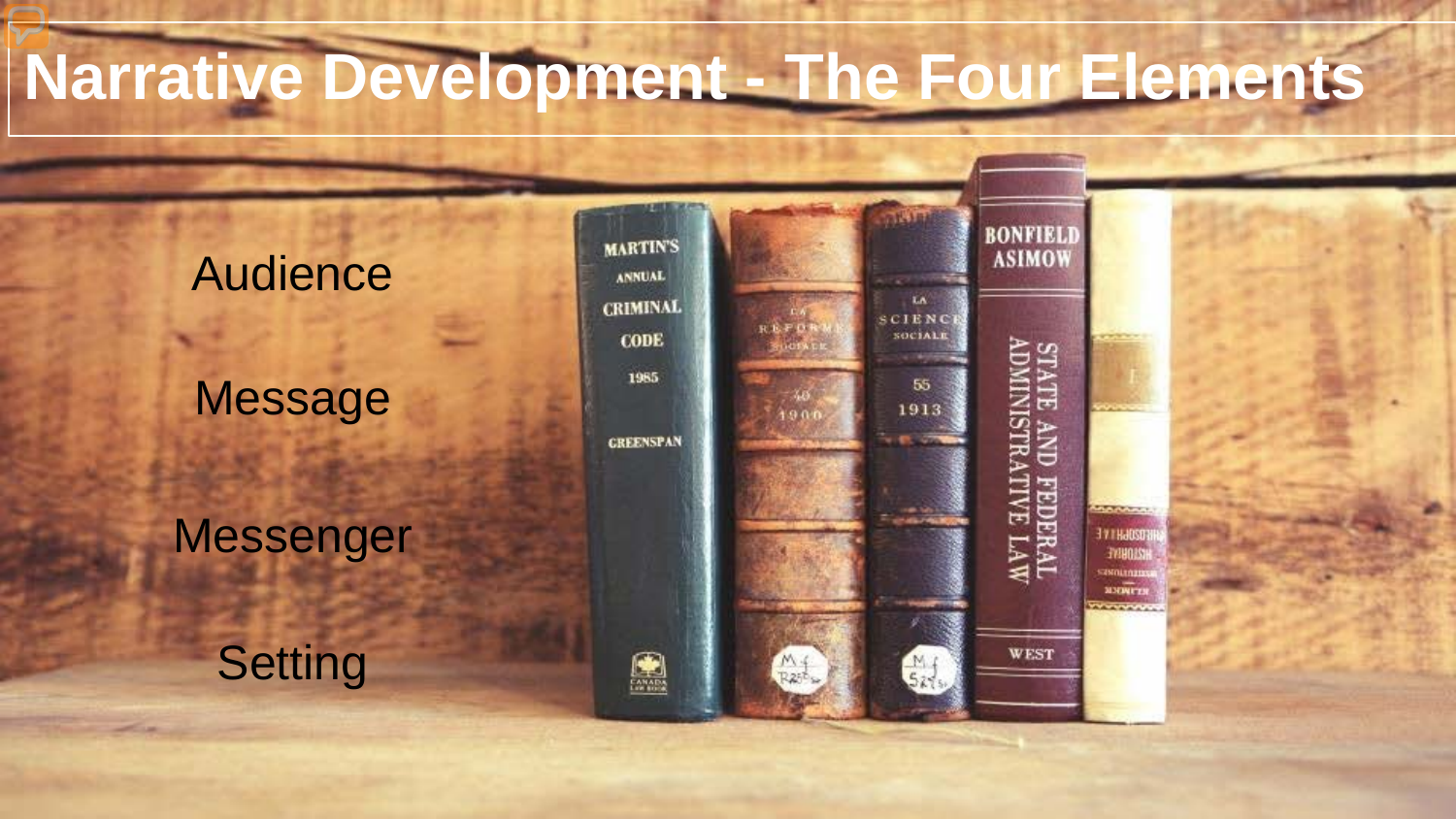#### **Audience**

**Who are you talking to? Who are you trying to influence? What do they care and worry about? Who do they listen to?** 

#### **Message**

#### **What is being Communicated?**

**Value + Problem = Solution** 

#### **Setting**

Where does the story take place? Is your message visual?



Who is it and why?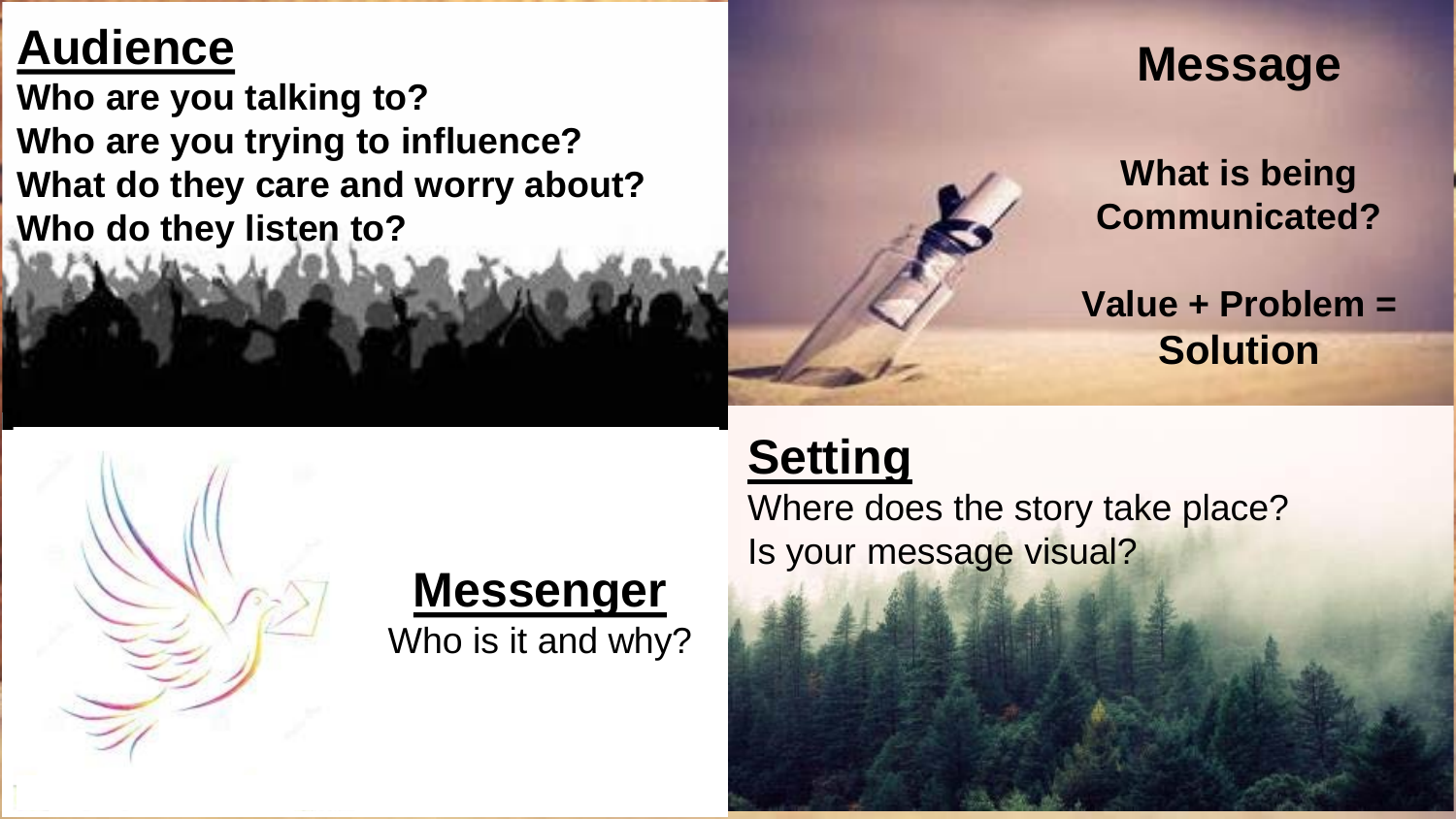**Why Should I Care?**

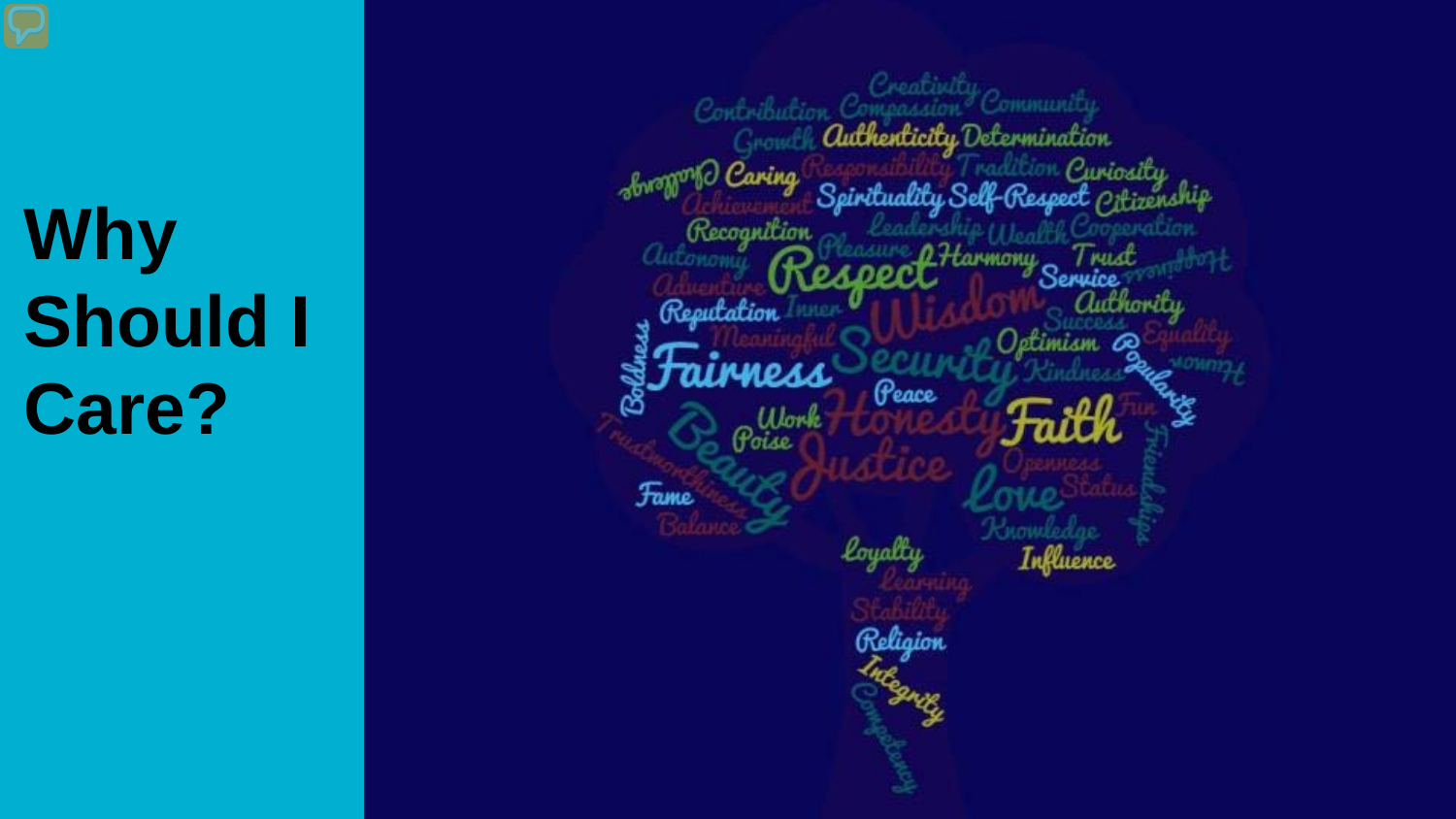### **What Values does your audience hold?**

Show your *love* for all of humanity and the world in which we live by *helping* to care for our vulnerable natural environment. Help to reduce the harm done to the *environment* by taking action. By *caring* for the natural world you are helping to ensure that everyone around the world gets to enjoy *fair* access to a *sustainable*  environment. Do the *right thing* by preventing the suffering of all life-forms and making sure that no one is denied their right to a *healthy planet*. SHOW YOUR *COMPASSION*.

Show you love your *country* by joining the fight to *protect* the *purity* of America's natural environment. Take pride in the American *tradition* of performing one's civic duty by taking *responsibility* for yourself and the land you call home. By taking a *tougher stance* on *protecting* the natural environment, you will be *honoring all of Creation*. Demonstrate your *respect* by following the examples of your religious and political leaders who *defend America's* natural environment. SHOW YOUR *PATRIOTISM*!

**Health Process Prosperity Family Fairness Faith Accountability Freedom Stewardship Security**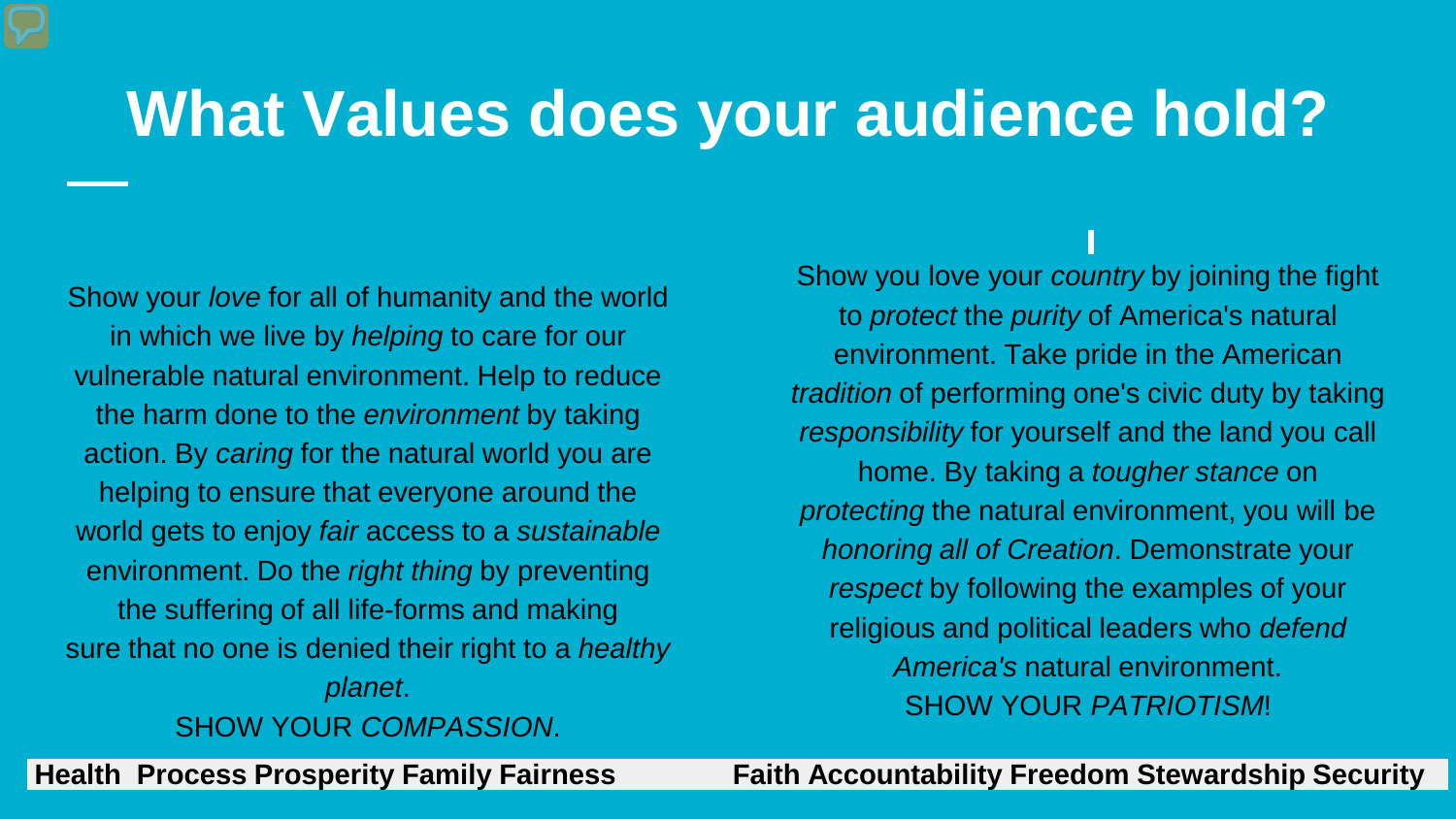#### **Other Tips for Writing :**

**Start with a hook Take a clear position Be concise and direct Establish Authority Plan for your opponent's argument, but never make it for them!**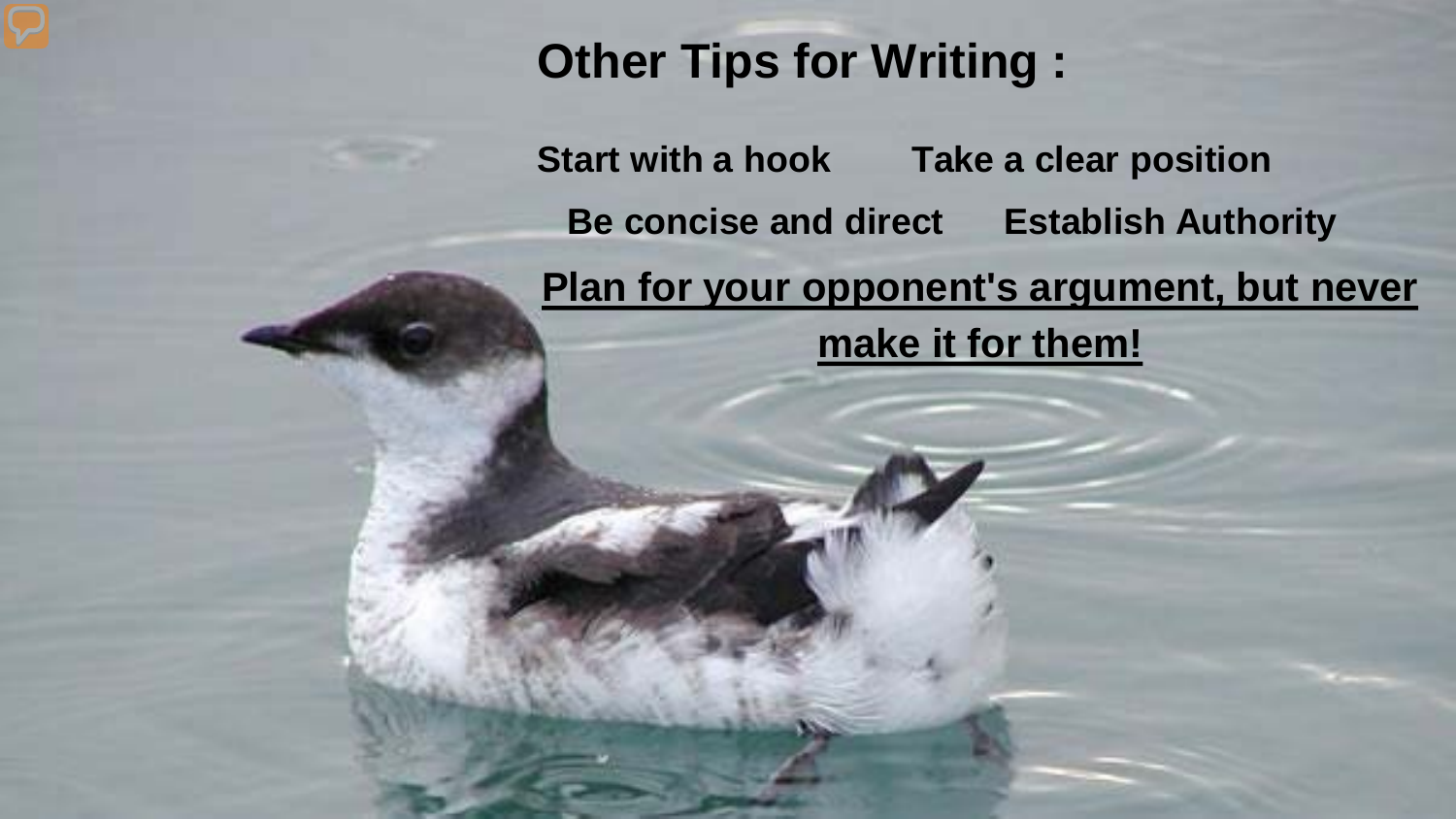

#### Up a creek

SIR - I am shocked and outraged by your article on Canadian Freemen, not by the content, but by the accompanying illustration ("Freeloaders on the land", October 12th). The Royal Canadian Mounted Police officer is seated in a canoe, surely one of the most perfectly designed vessels ever, and one that continues to be a source of pleasure for Canadian paddlers every summer. The double-bladed paddle in his hand, however, is one that is used with a kayak, an admittedly sleek craft, but one that lacks the versatility and functional grace of the canoe. Few Canadians, least of all a Mountie, would confuse the two.



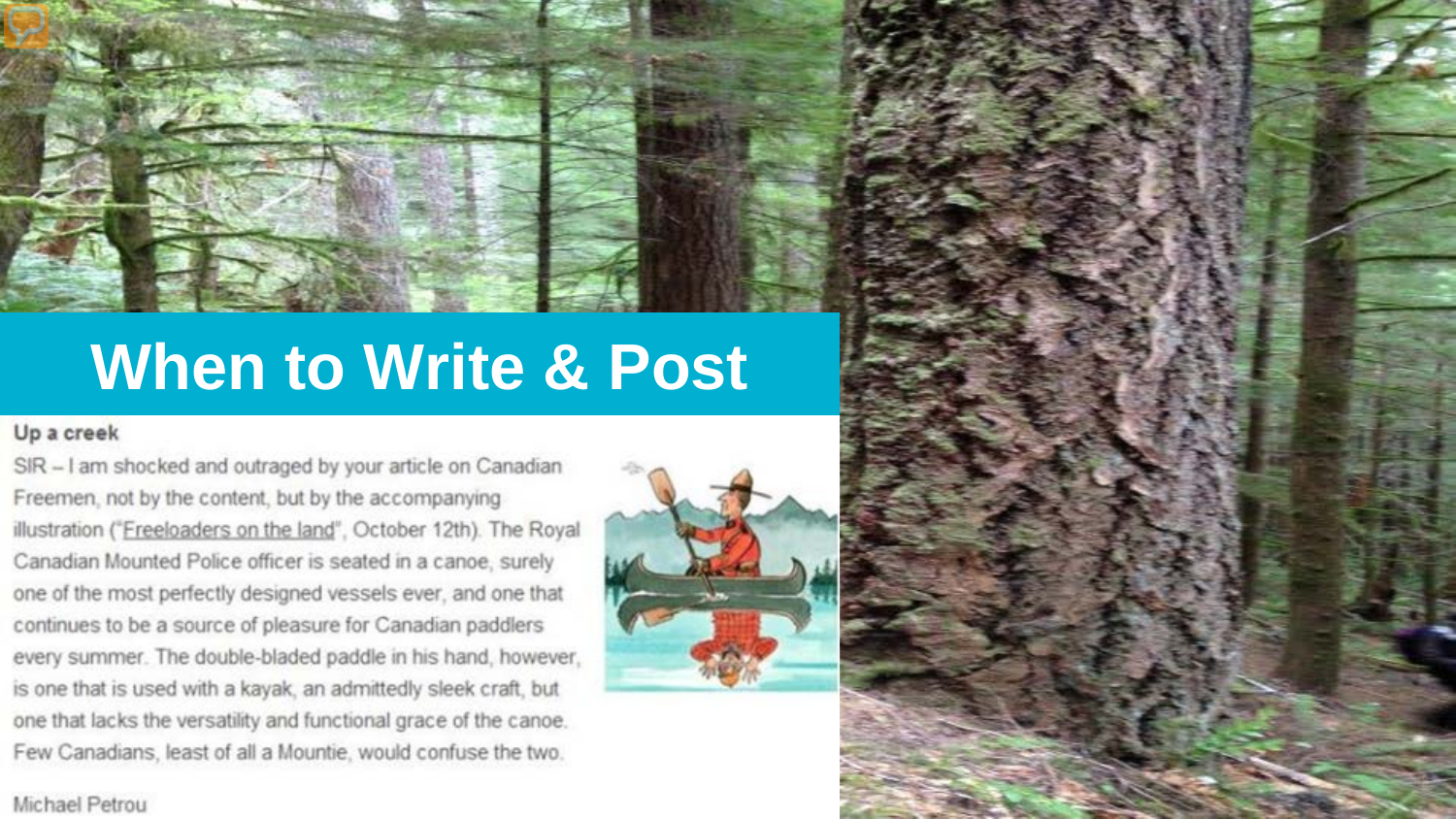# **What Gets Published?**

**Local Perspective**

**Considers the Audience**

#### **Timely**

**Offers a Counterpoint**



## What Doesn't?

Too Long Lack of Quality Lack of Authority Personal Attacks Lack of Context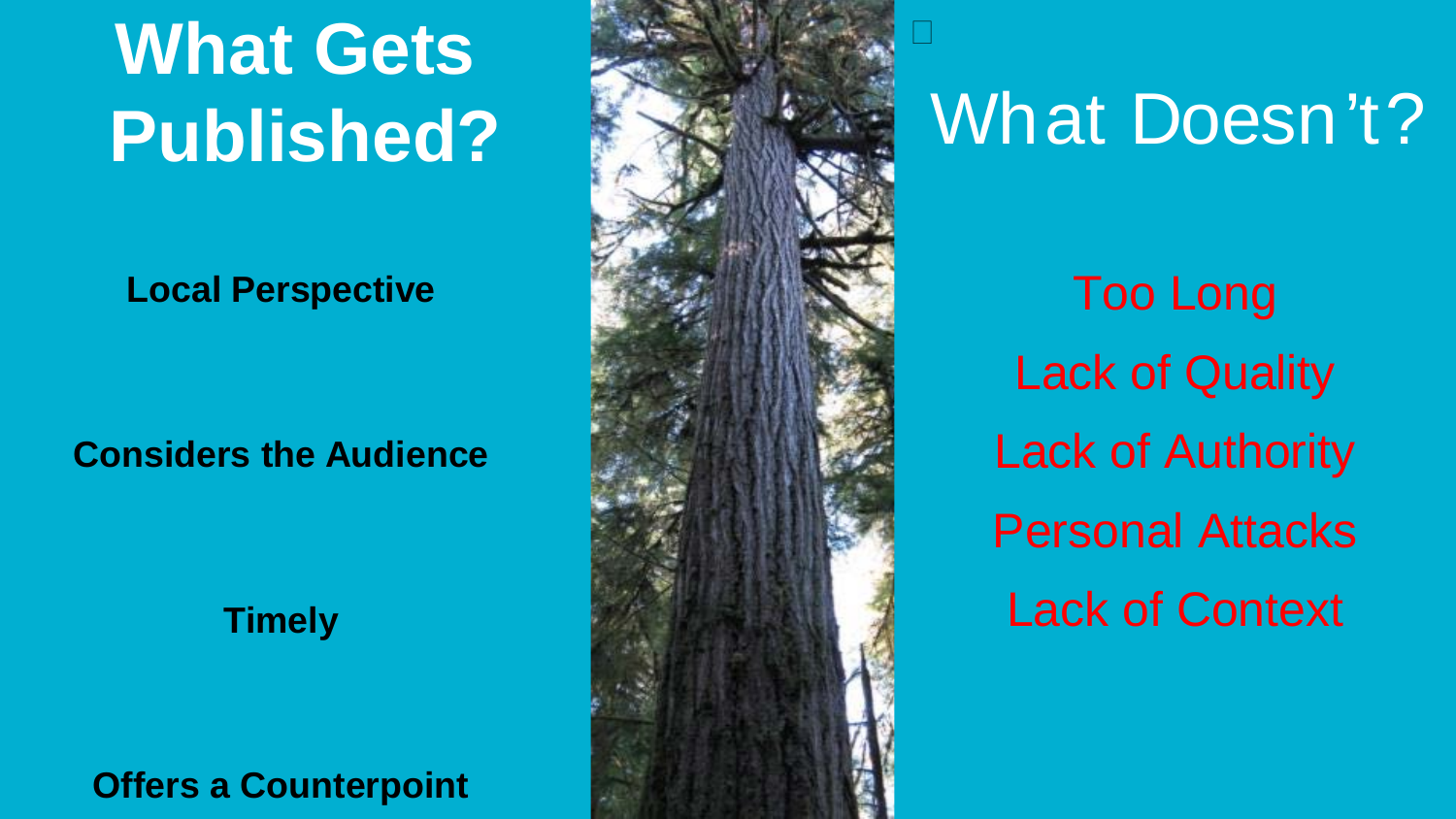### **What are reporters and editors looking for?**

Something New

Something surprising

Something relatable

Something that moves them

Something easy to digest

Great visuals



LETTER: We got a good laugh at your population estimate for Oregon<br>wolves. At a our last pack meeting, all were present and your count<br>was off. For example, Reginald lives over toward Mill Creek and when he hears or spots an ODFW rig, he lopes into Washington for a few days. Rico lives in the Steens now and chooses a hunt in Idaho. Not to be outdone, Mary Alice takes the gang from the Klamath area to<br>California. She doesn't stay too long because the pups ate something that made them sick last year.

The pack appreciates your concern, but a census report is out of the question.

A. Wolf, pack master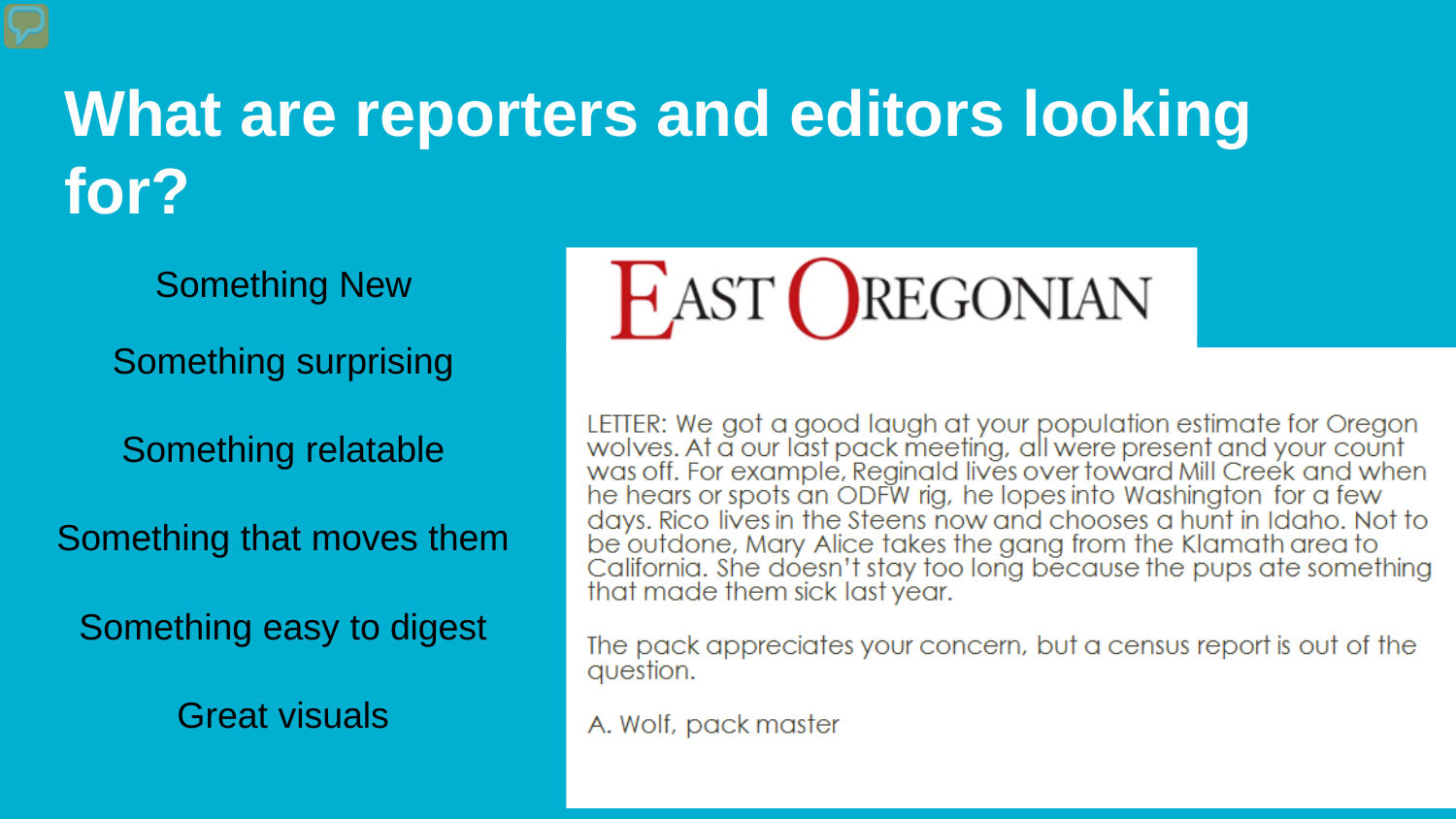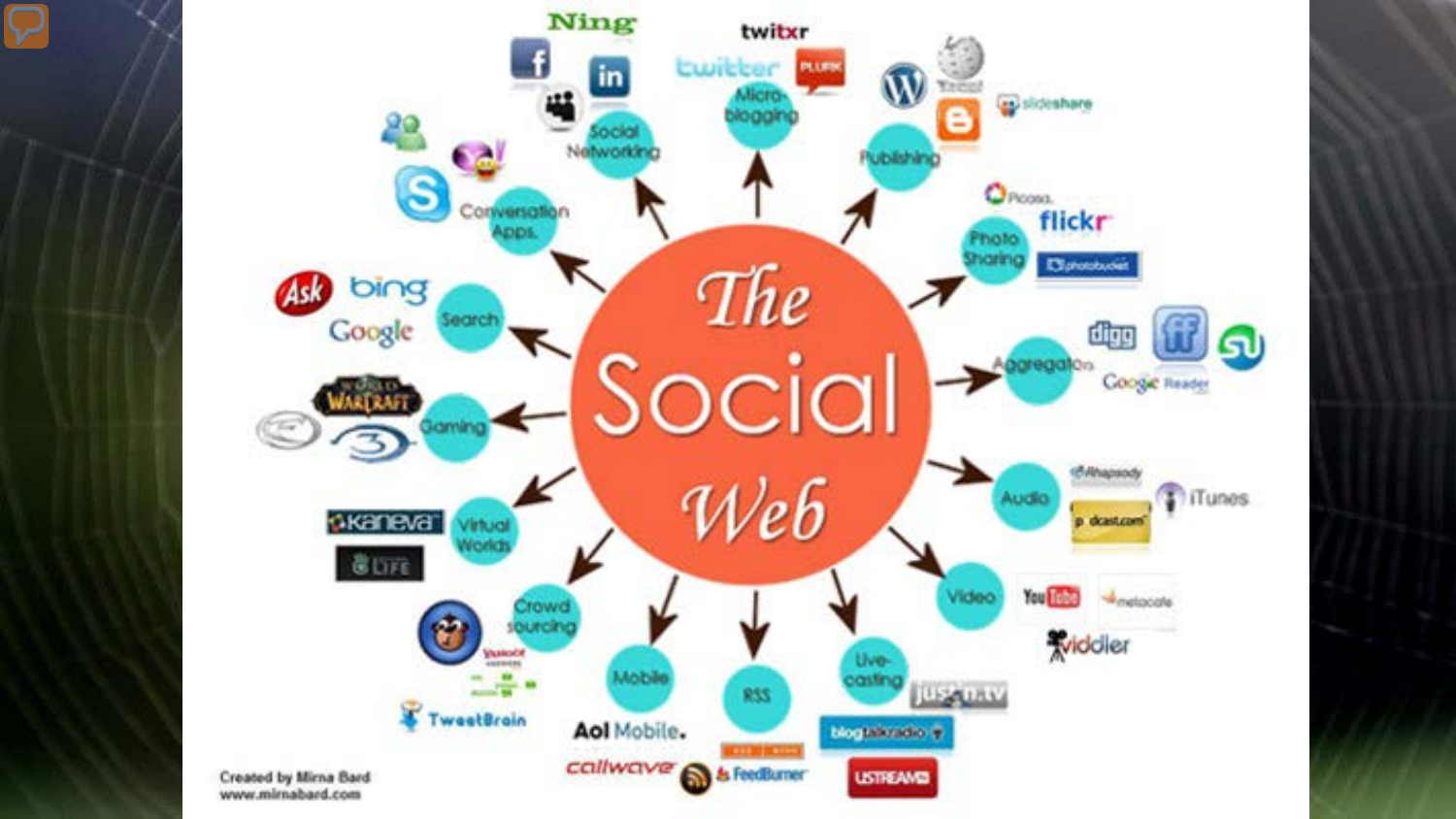## **Social Media tips**

Be Visual Use pictures and videos to tell your story.



Be Consistent You lose followers if you don't post consistently, year round.

#### Be Positive!

We want to tell people about the problem, but don't forget to also share success stories, funny stories, or moments of celebration.

#### Be Social!

Share the work of others, make sure your accounts are well connected. Be organized with other groups so you can help to amplify each others messages.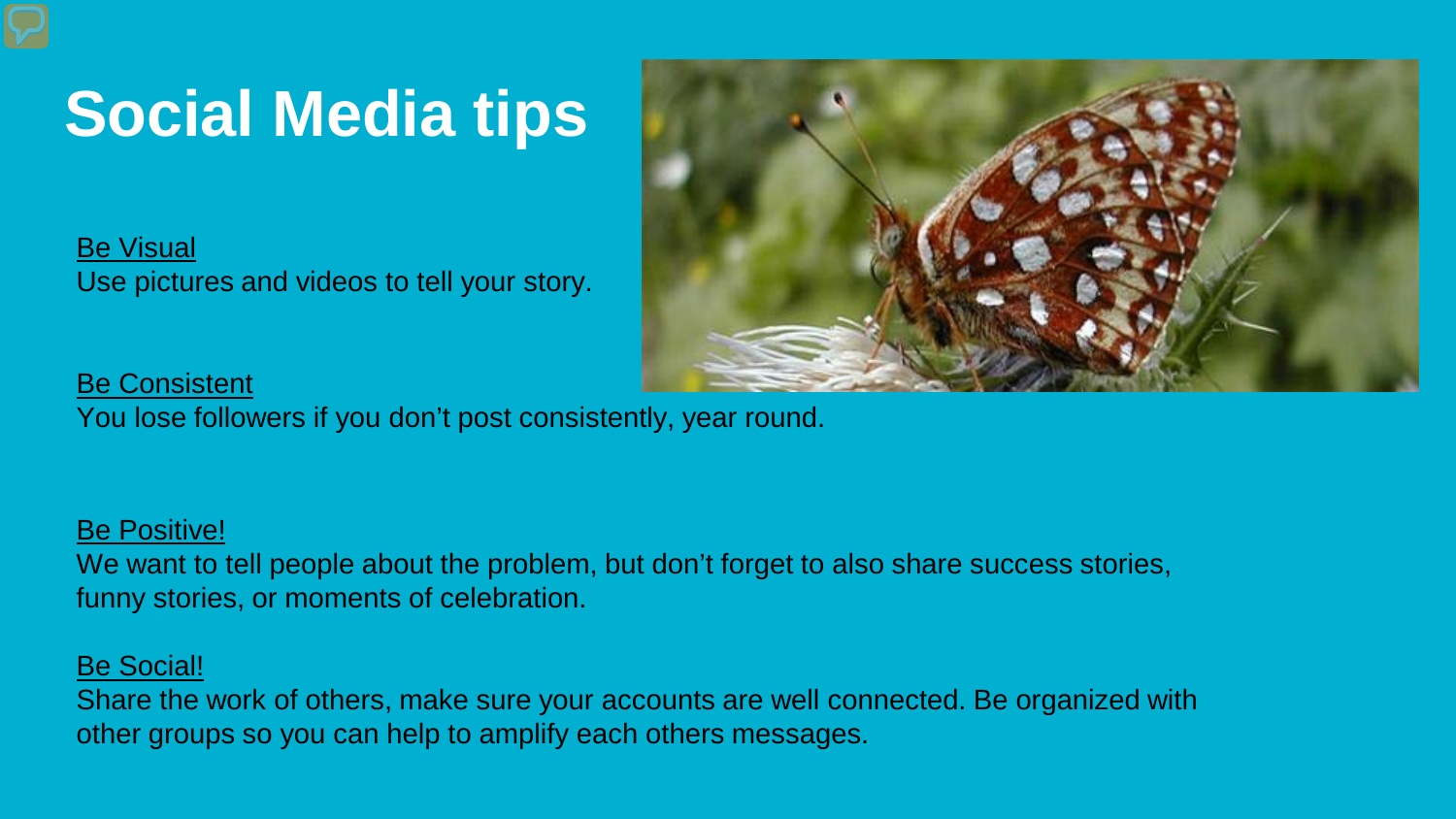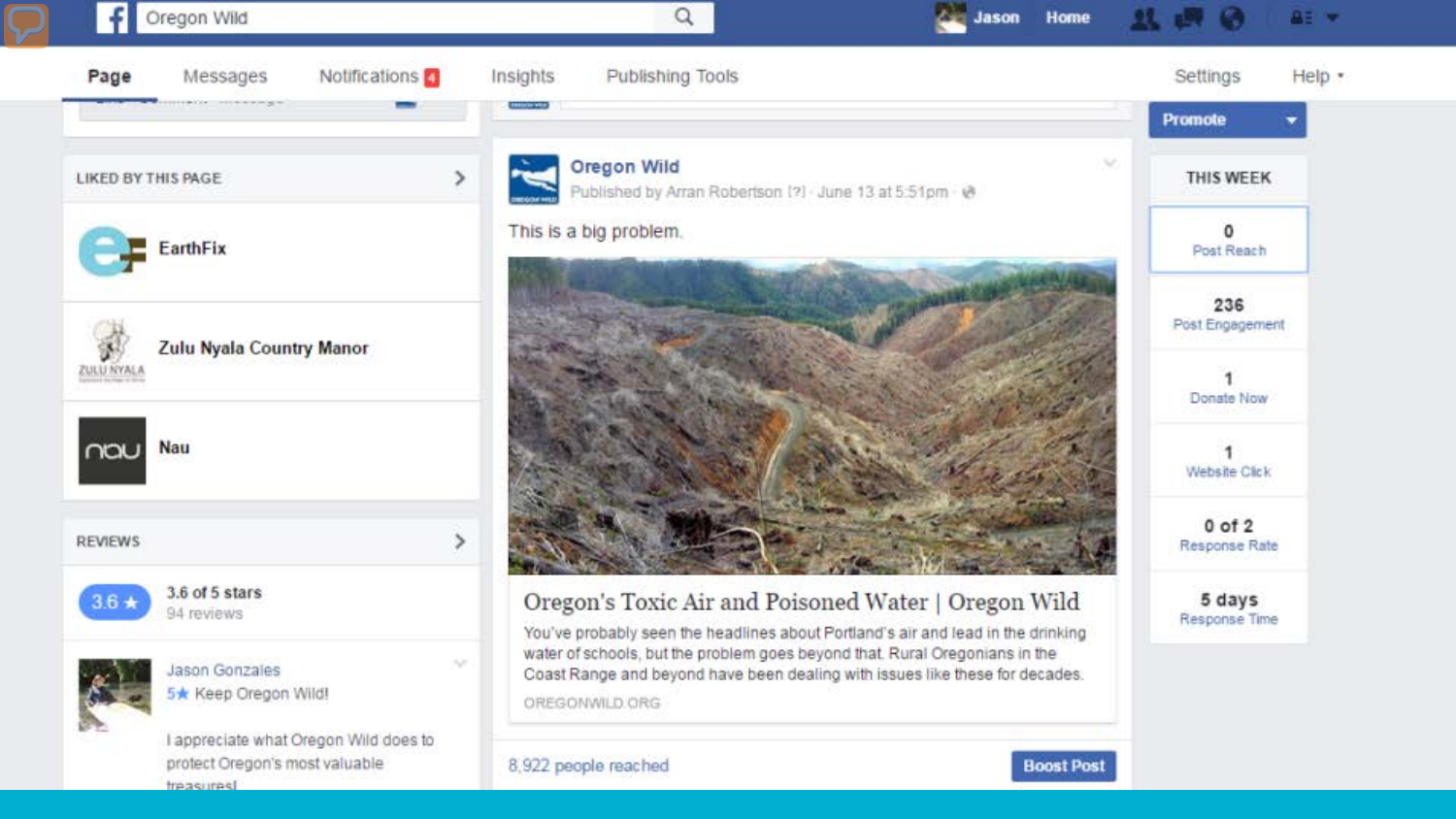## **Oregon Wild on Social Media**

#### On Facebook: On Twitter:

- 
- 
- Oregon Brewshed Alliance and a control and a control and a control and a control and a control and a control and a control and a control and a control and a control and a control and a control and a control and a contro
- Devil's Staircase Wilderness
- Our BLM Backyard Forests and a control and a control and a control and a control and a control and a control and a control and a control and a control and a control and a control and a control and a control and a contro
- Friends of Oregon's Forests **and Contract and Contract Contract Contract Contract Contract Contract Contract Contract Contract Contract Contract Contract Contract Contract Contract Contract Contract Contract Contract Co**
- Crater Lake Wilderness @CraterLakeWilderness
- 
- 
- 
- Protect Your Public Lands

#protectpubliclands

#oregonwild #iamwilderness #oregonforests #FridayPhoto #MondayMusing

● Oregon Wild @OregonWild ● Oregon's Wolves and Contract the Contract of Contract of Contract of Contract of Contract of Contract of Contract of Contract of Contract of Contract of Contract of Contract of Contract of Contract of Contract of Contra

● Friends of the Ochoco @OchocoFriends ● Oregon Wild Ones and the contract of the contract of the contract of the contract of the contract of the contract of the contract of the contract of the contract of the contract of the contract of the contract of the co ● Oregon Forest Voices and Contract Contract Contract Contract Contract Contract Contract Contract Contract Contract Contract Contract Contract Contract Contract Contract Contract Contract Contract Contract Contract Contr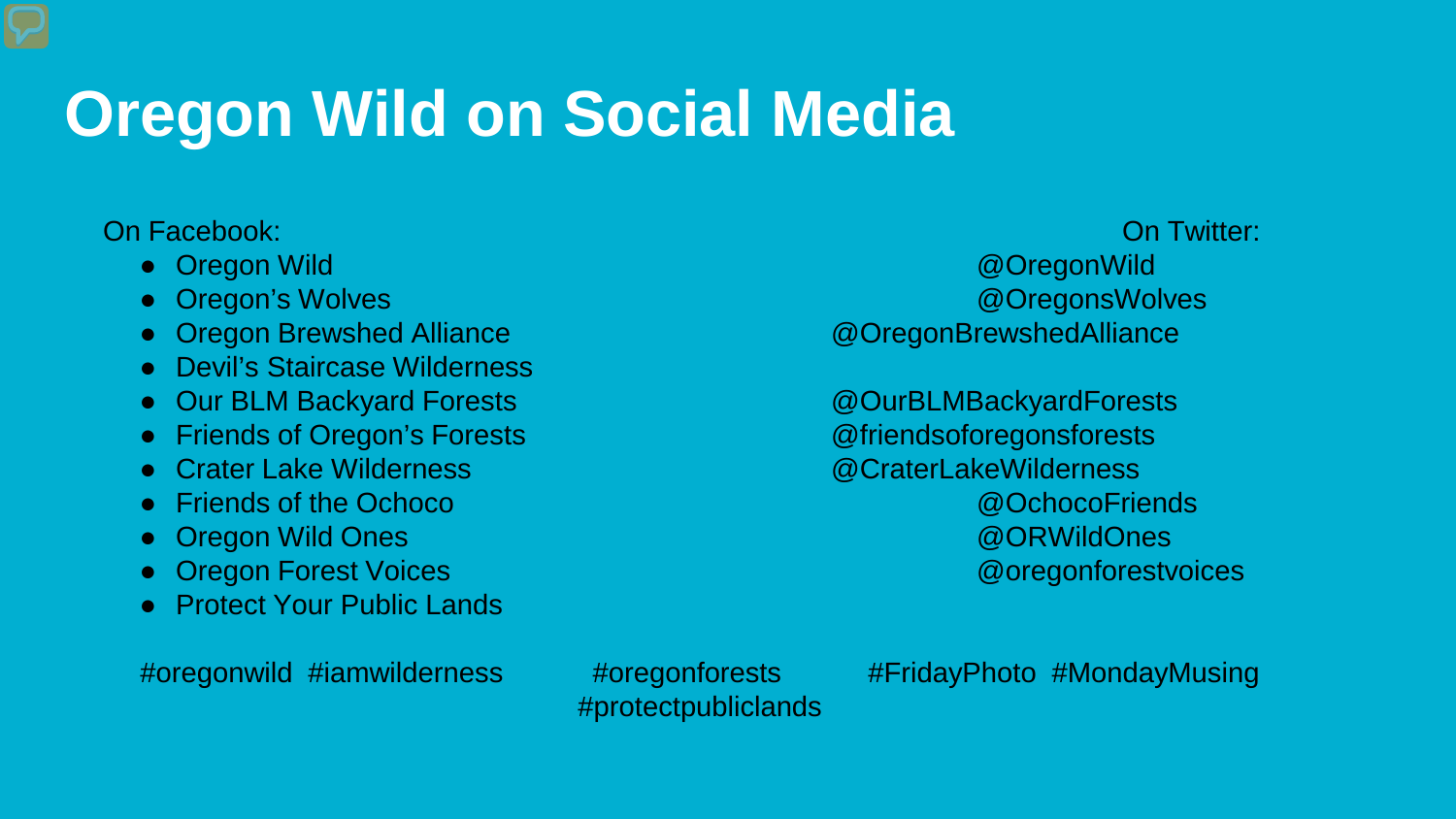## **Protecting Public Lands**

BLM plan

- Timber industry calling for legislative "fix" to not enough logging in proposed plan
- Action needed:
	- See alert on www.oregonwild.org to send letter to Senators and Reps.
	- Write letters to editor
- Key talking points
	- Important for more than just timber
	- Should focus on restoration
	- Should build on protections of Northwest Forest Plan, not discard

Threats to Public Lands

- Bad legislation (HR 3650) passed out of House Natural Resources Committee June 15. More attacks likely in variety of forms.
- Action needed: Speak up for importance of keeping public lands public
	- Support and share alliance of outdoor-related businesses <http://www.protectourpublicland.org/>
	- Support and share alliance of public-lands conservation groups <http://www.protectyourlands.org/>
	- Write letters to editor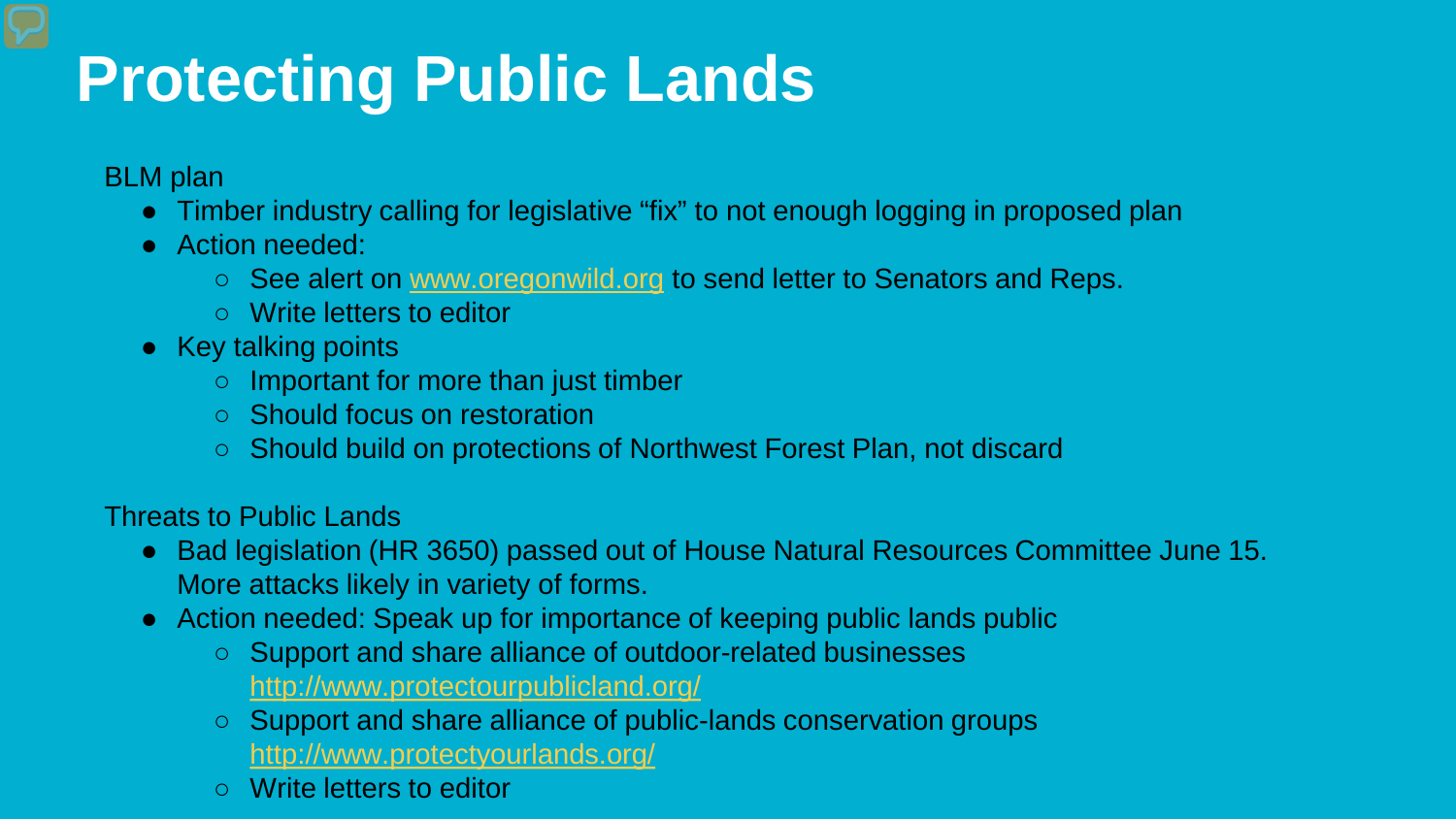# **Reforming Oregon's Logging Laws** Who are you trying to influence?

#### Governor Kate Brown

State Senator Chris Edwards

State Senator Floyd Prozanski

Representative Paul Holvey



Find their contact information here:

http://www.oregonwild.org/about/take-action/oregon-wild-ones/wild-ones-activist-toolkit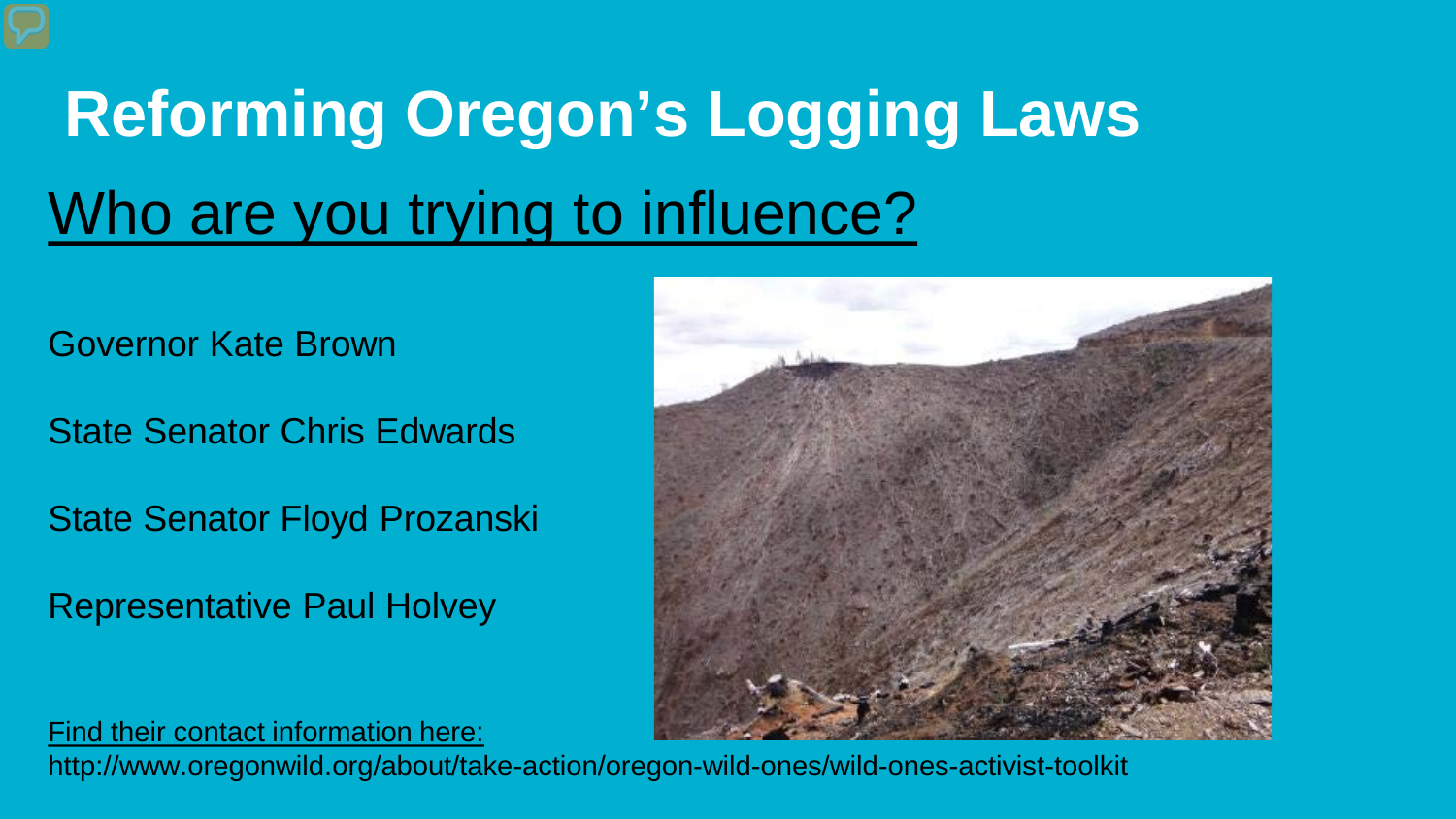# **Reforming Oregon's Logging Laws** Where will your voice be heard?

The Statesman Journal, The Register Guard, The Oregonian/Oregonlive, The Eugene Weekly, Social Media

### Talking Points

Oregon's logging laws are the weakest on the West Coast. Everyone deserves clean drinking water, and clean air. 2/3rds of Oregon's streams have no protections from clearcut logging. We must value our forests for more than just board feet. &

Timber companies get too much special treatment and don't pay their fair share!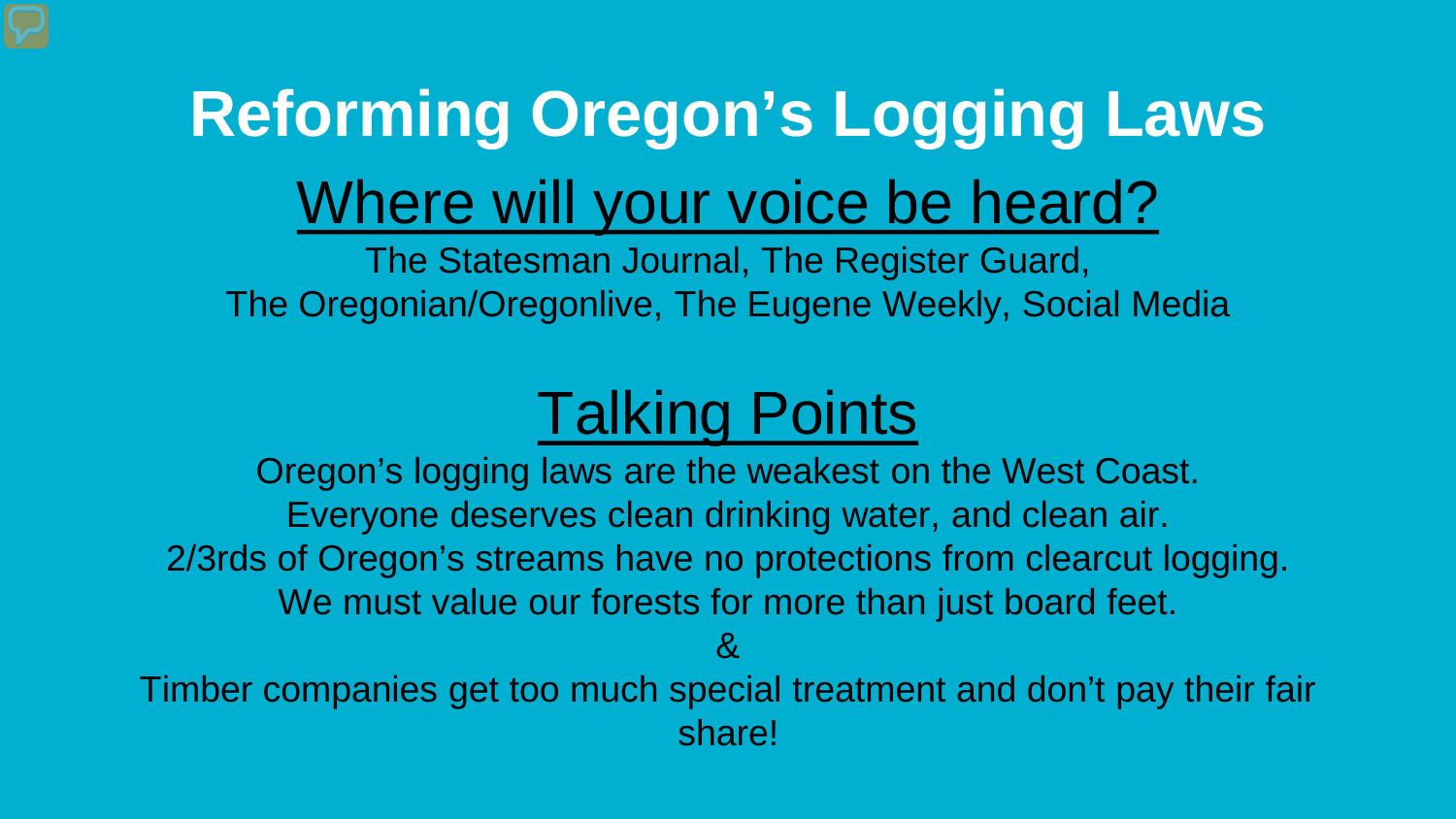### **Group Exercise**

**What is the Threat or problem and what is your solution?** 

**Who are you trying to influence?**

**Who are you talking to?**

**What are their values?**

**Outline your message.**

**Describe your image. (Descriptive for print, visuals for social media.)**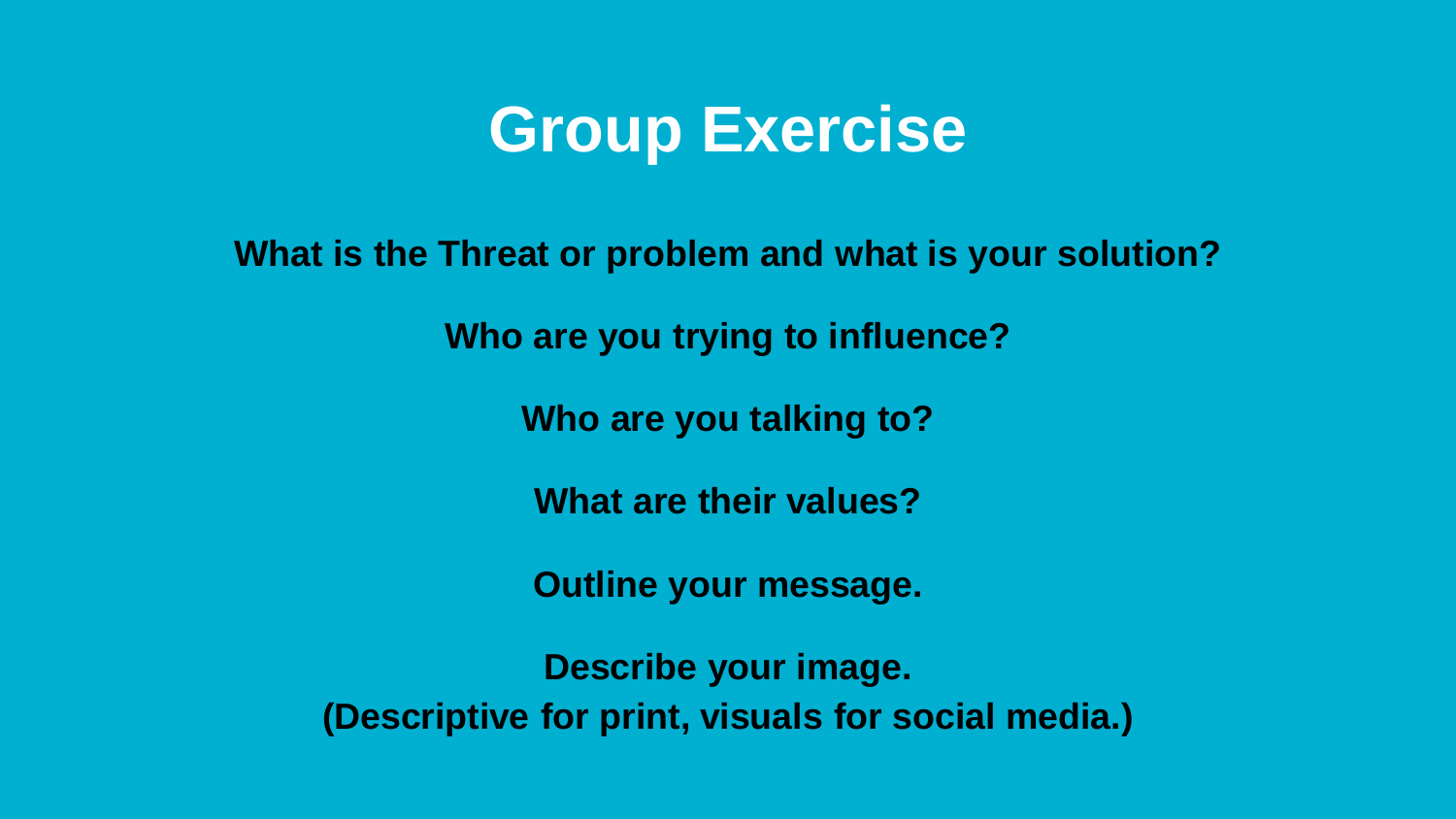

**http://www.oregonwild.org/about/take-action/oregon-wild-ones/wild-ones-activist-toolkit**